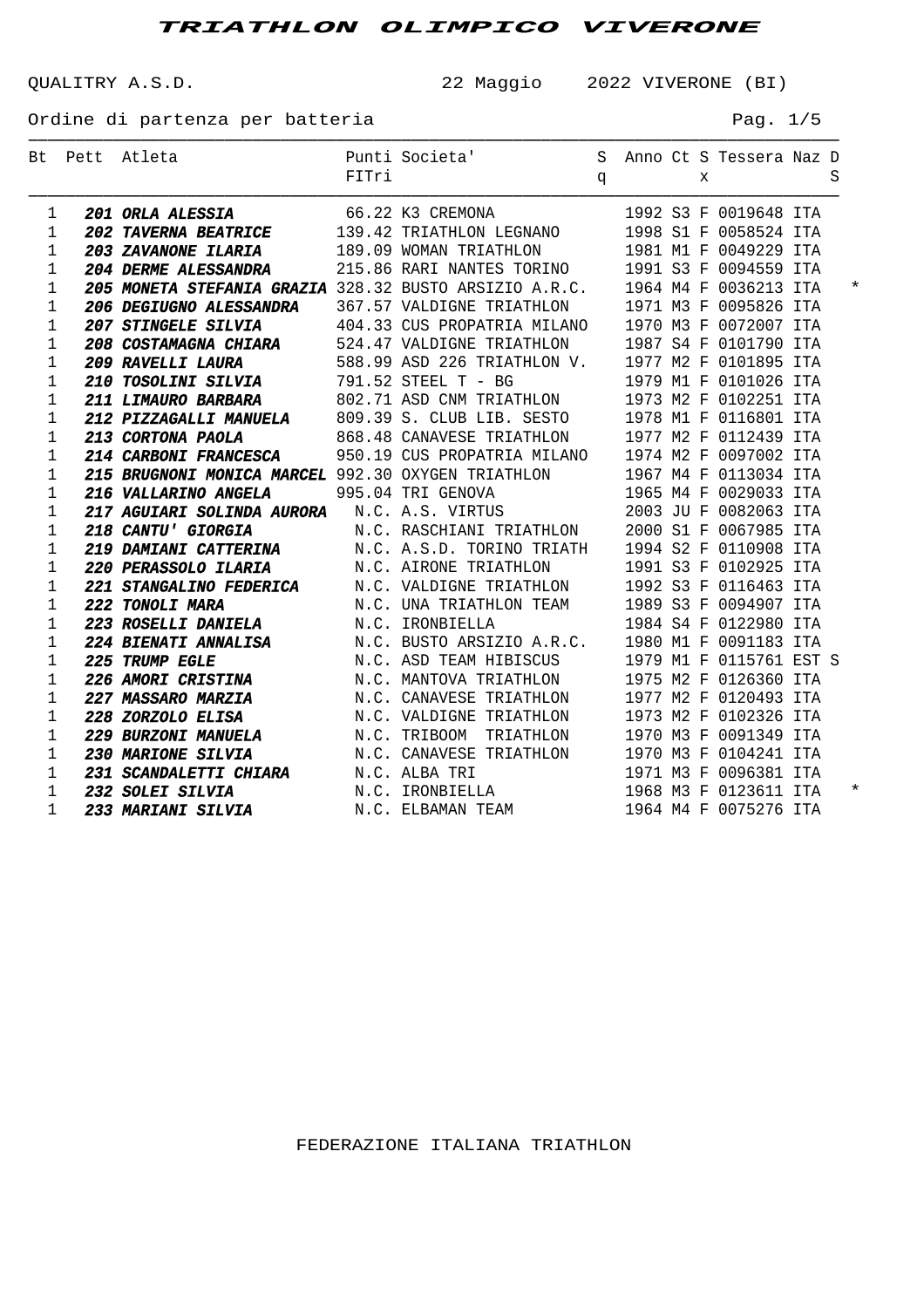───────────────────────────────────────────────────────────────────────────────────────

QUALITRY A.S.D. 22 Maggio 2022 VIVERONE (BI)

Ordine di partenza per batteria en el pago de la pag. 2/5

|                | Bt Pett Atleta                                                                                                                                                                                                                                           |                                                                           |  |  |                       |  |          |
|----------------|----------------------------------------------------------------------------------------------------------------------------------------------------------------------------------------------------------------------------------------------------------|---------------------------------------------------------------------------|--|--|-----------------------|--|----------|
|                |                                                                                                                                                                                                                                                          |                                                                           |  |  |                       |  |          |
| 2              | 251 BRAMBILLASCHI LORENZO 125.52 ZEROTRI 1 COMO                                                                                                                                                                                                          |                                                                           |  |  | 1999 S1 M 0105220 ITA |  |          |
| 2              | 252 ELIA GIACOMO                                                                                                                                                                                                                                         | 135.75 ASD TEAM FISIOSPORT 1995 S2 M 0115465 ITA                          |  |  |                       |  |          |
| 2              | 253 PETTINI SIMONE 145.87 ALBA TRI                                                                                                                                                                                                                       | 1980 M1 M 0025555 ITA                                                     |  |  |                       |  | $^\star$ |
| 2              | 254 MONDONI LUCA 146.51 VENUS TRIATHLON 1986 S4 M 0064787 ITA                                                                                                                                                                                            |                                                                           |  |  |                       |  |          |
| 2              | 255 MALCHIODI PAOLO GIANPI 157.67 A.S.D. TORINO TRIATH 1970 M3 M 0008860 ITA                                                                                                                                                                             |                                                                           |  |  |                       |  |          |
| 2              | <b>256 MORANI DAVIDE</b>                                                                                                                                                                                                                                 | 162.12 SPORT 64 1986 S4 M 0037322 ITA<br>167.59 TTS 1999 S1 M 0096936 ITA |  |  |                       |  |          |
| 2              | 257 LOMBARDI ANDREA 167.59 TTS                                                                                                                                                                                                                           |                                                                           |  |  |                       |  |          |
| 2              | 258 GALIMBERTI CLAUDIO 167.64 SWATT TRI CLUB 1983 S4 M 0021932 ITA                                                                                                                                                                                       |                                                                           |  |  |                       |  |          |
| 2              | <b>259 MOSCONE MASSIMO</b> 176.39 ALBA TRI 1970 M3 M 0031003 ITA                                                                                                                                                                                         |                                                                           |  |  |                       |  |          |
| 2              |                                                                                                                                                                                                                                                          |                                                                           |  |  |                       |  |          |
| 2              |                                                                                                                                                                                                                                                          |                                                                           |  |  |                       |  |          |
| 2              |                                                                                                                                                                                                                                                          |                                                                           |  |  |                       |  |          |
| 2              |                                                                                                                                                                                                                                                          |                                                                           |  |  |                       |  |          |
| 2              |                                                                                                                                                                                                                                                          |                                                                           |  |  |                       |  |          |
| 2              | <b>260 ALBINI ACHILE PAOLO</b> 197.39 ALBA TRI 1970 M3 M 0031003 ITA<br><b>260 ALBINI ACHILE PAOLO</b> 181.09 MILANO TRIATHLON 1970 M3 M 0043981 ITA<br><b>261 TAMBURRIELLO PAOLO</b> 187.30 DDS 1967 M4 M 0086905 ITA<br><b>262 ERMELLINO PAOLO</b> 194 |                                                                           |  |  |                       |  |          |
| 2              |                                                                                                                                                                                                                                                          |                                                                           |  |  |                       |  |          |
| 2              |                                                                                                                                                                                                                                                          |                                                                           |  |  |                       |  |          |
| 2              |                                                                                                                                                                                                                                                          |                                                                           |  |  |                       |  |          |
| 2              | 269 BOCCA FRANCESCO NICCOL 245.01 SAI FRECCE BIANCHE 1984 S4 M 0105118 ITA                                                                                                                                                                               |                                                                           |  |  |                       |  |          |
| 2              | <b>270 FORZAN FABRIZIO</b> 247.30 IRONBIELLA 1968 M3 M 0069192 ITA<br><b>271 MONTRUCCHIO ALESSIO</b> 254.40 A.S. VIRTUS 1986 S4 M 0093424 ITA                                                                                                            |                                                                           |  |  |                       |  |          |
| 2              |                                                                                                                                                                                                                                                          |                                                                           |  |  |                       |  |          |
| 2              | <b>272 ROGNONI STEFANO</b> 261.70 VIRTUS GROANE A.S.D. 1961 M5 M 0100987 ITA<br><b>273 COLELLA ANTONIO</b> 262.17 A.S.D. VARESE TRIATH 1987 S4 M 0116992 ITA                                                                                             |                                                                           |  |  |                       |  |          |
| 2              |                                                                                                                                                                                                                                                          |                                                                           |  |  |                       |  | $^\star$ |
| 2              | 274 PISTAMIGLIO MARCO 264.31 RARI NANTES TRIESTE 1967 M4 M 0051423 ITA                                                                                                                                                                                   |                                                                           |  |  |                       |  |          |
| 2              | 275 RUGEN MARCO AMEDEO 268.09 RHO TRIATHLON CLUB 1965 M4 M 0098661 ITA                                                                                                                                                                                   |                                                                           |  |  |                       |  |          |
| 2              | <b>276 FRASCONA' GABRIELE</b> 271.06 FCZ TRIATHLON 1984 S4 M 0063827 ITA<br><b>277 RICCARDI MATTIA</b> 274.64 PPRTEAM 1994 S2 M 0121897 ITA                                                                                                              |                                                                           |  |  |                       |  | $^\star$ |
| 2              |                                                                                                                                                                                                                                                          |                                                                           |  |  |                       |  |          |
| 2              | 278 PAUTASSO VALENTINO 274.77 ALBA TRI 1990 S3 M 0109695 ITA                                                                                                                                                                                             |                                                                           |  |  |                       |  |          |
| 2              | <b>279 TICLI EDOARDO</b> 277.20 A.S.D. TORINO TRIATH 1968 M3 M 0035914 ITA<br><b>280 MOLETTI ENRICO</b> 278.96 SPORT 64 1986 S4 M 0068217 ITA                                                                                                            |                                                                           |  |  |                       |  |          |
| 2              |                                                                                                                                                                                                                                                          |                                                                           |  |  |                       |  |          |
| 2              | 281 PARISINI RINO 279.70 CANOTTIERI SALO' 1970 M3 M 0085112 ITA                                                                                                                                                                                          |                                                                           |  |  |                       |  |          |
| $\overline{2}$ | 282 BALLESIO GUIDO 283.48 CANAVESE TRIATHLON 1976 M2 M 0092026 ITA                                                                                                                                                                                       |                                                                           |  |  |                       |  |          |
| 2              | 283 BERNARDI STEFANO 290.80 VALBOSSA TRIATHLON 1981 M1 M 0095347 ITA                                                                                                                                                                                     |                                                                           |  |  |                       |  |          |
| 2              | 284 CUCCHINI ANDREA 302.93 ASD 226 TRIATHLON V. 1982 M1 M 0103513 ITA                                                                                                                                                                                    |                                                                           |  |  |                       |  | $^\star$ |
| 2              | <b>285 MAINA GIOVANNI</b>                                                                                                                                                                                                                                | 303.19 TRI TEAM SAVIGLIANO                                                |  |  | 1978 M1 M 0069856 ITA |  |          |
| 2              | <b>286 GALEONE SERGIO</b>                                                                                                                                                                                                                                | 304.12 UNA TRIATHLON TEAM                                                 |  |  | 1987 S4 M 0120629 ITA |  |          |
| 2              | <i><b>287 MASSA STEFANO</b></i>                                                                                                                                                                                                                          | 310.03 VALDIGNE TRIATHLON                                                 |  |  | 1966 M4 M 0002589 ITA |  |          |
| 2              | <b>288 ROMEO ANDREA</b>                                                                                                                                                                                                                                  | 313.28 TRI TEAM SAVIGLIANO                                                |  |  | 1991 S3 M 0111152 ITA |  |          |
| 2              | <b>289 GIANNINI FILIPPO</b>                                                                                                                                                                                                                              | 317.01 TRI.ONDAVERDE                                                      |  |  | 1961 M5 M 0017669 ITA |  |          |
| 2              | <b>290 BALDISSARA ENRICO</b>                                                                                                                                                                                                                             | 322.57 RARI NANTES TORINO                                                 |  |  | 1974 M2 M 0102832 ITA |  |          |
| 2              | <b>291 FERRARA RICCARDO</b>                                                                                                                                                                                                                              | 324.66 SGM TRIATHLON                                                      |  |  | 1988 S3 M 0121253 ITA |  |          |
| 2              | <b>292 SALVETTI GIAN PAOLO</b>                                                                                                                                                                                                                           | 325.80 TRIATHLON BERGAMO                                                  |  |  | 1972 M3 M 0121624 ITA |  |          |
| 2              | <b>293 ANDRONICO GILLES</b>                                                                                                                                                                                                                              | 328.58 PPRTEAM                                                            |  |  | 1981 M1 M 0085521 ITA |  |          |
| 2              | <b>294 QUAGLIA CARLO</b>                                                                                                                                                                                                                                 | 349.03 ASD TEAM HIBISCUS                                                  |  |  | 1970 M3 M 0015952 ITA |  |          |
| 2              | 295 MORA MARCO                                                                                                                                                                                                                                           | 351.03 STEEL T - BG                                                       |  |  | 1995 S2 M 0095899 ITA |  |          |
| 2              | 296 BIANCO DOLINO GIORGIO 351.65 A.S.D. TORINO TRIATH                                                                                                                                                                                                    |                                                                           |  |  | 1971 M3 M 0070740 ITA |  |          |
| 2              | <i><b>297 PEREGO LUCA</b></i>                                                                                                                                                                                                                            | 351.95 S. CLUB LIB. SESTO                                                 |  |  | 1978 M1 M 0116812 ITA |  |          |
| 2              | <b>298 GUIDA LORIS</b>                                                                                                                                                                                                                                   | 363.09 A.S.D. VARESE TRIATH                                               |  |  | 1971 M3 M 0120760 ITA |  |          |
| 2              | <i><b>299 CROSTA SILVANO</b></i>                                                                                                                                                                                                                         | 366.46 VALBOSSA TRIATHLON                                                 |  |  | 1966 M4 M 0095474 ITA |  |          |
| 2              | <i><b>300 CHIEROTTI CARLO</b></i>                                                                                                                                                                                                                        | 366.98 RARI NANTES TORINO                                                 |  |  | 1961 M5 M 0015857 ITA |  |          |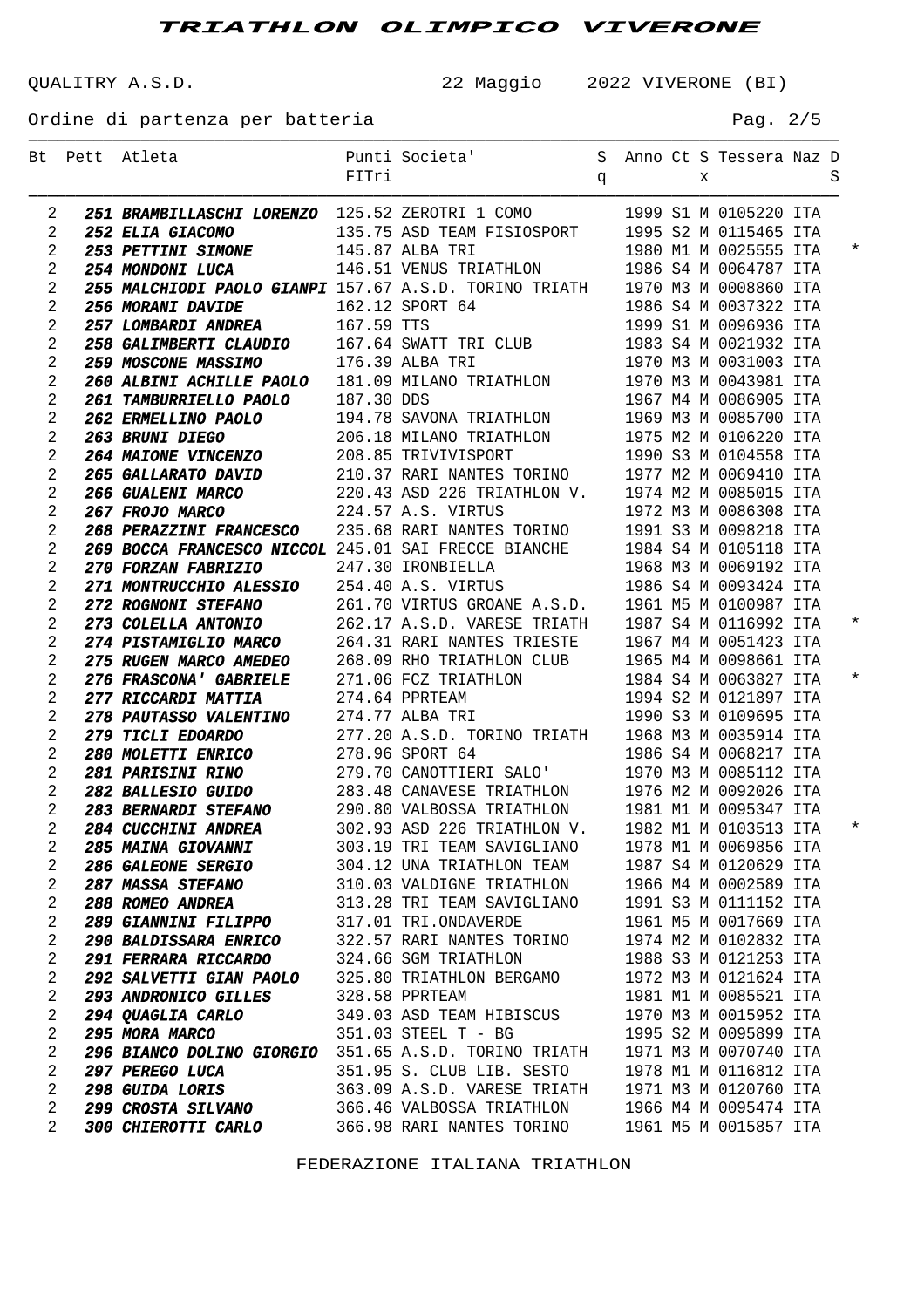───────────────────────────────────────────────────────────────────────────────────────

QUALITRY A.S.D. 22 Maggio 2022 VIVERONE (BI)

Ordine di partenza per batteria en el pago de la pag. 3/5

|                | Bt Pett Atleta                                                                                                                                                                                                                                     |       | S Anno Ct S Tessera Naz D<br>Punti Societa'                                                                                                                                                                                                        |   |           |   |                       |       |   |
|----------------|----------------------------------------------------------------------------------------------------------------------------------------------------------------------------------------------------------------------------------------------------|-------|----------------------------------------------------------------------------------------------------------------------------------------------------------------------------------------------------------------------------------------------------|---|-----------|---|-----------------------|-------|---|
|                |                                                                                                                                                                                                                                                    | FITri |                                                                                                                                                                                                                                                    | q |           | х |                       |       | S |
| 2              | 301 RAIMONDI PAOLO 369.64 BUSTO ARSIZIO A.R.C. 1972 M3 M 0016088 ITA                                                                                                                                                                               |       |                                                                                                                                                                                                                                                    |   |           |   |                       |       |   |
| 2              | 302 GIULIANI ALBERTO 375.57 GRANBIKE TRIATHLON 1979 M1 M 0073618 ITA                                                                                                                                                                               |       |                                                                                                                                                                                                                                                    |   |           |   |                       |       |   |
| 2              | 304 FLORA MAURO<br>380.05 ASI TRIATHLON MOALE<br>305 COSTA SERGIO<br>383.63 TEAM DIECIELODE TORI<br>306 FAVATA SALVATORE<br>386.46 VALDIGNE TRIATHLON 1988 S3 M 0111961 ITA<br>307 BORELLA LUCA<br>389.32 SPORT 64<br>309 MORELLA LUCA<br>389.32   |       |                                                                                                                                                                                                                                                    |   |           |   |                       |       |   |
| 2              |                                                                                                                                                                                                                                                    |       |                                                                                                                                                                                                                                                    |   |           |   |                       |       |   |
| $\sqrt{2}$     |                                                                                                                                                                                                                                                    |       |                                                                                                                                                                                                                                                    |   |           |   |                       |       |   |
| 2              |                                                                                                                                                                                                                                                    |       |                                                                                                                                                                                                                                                    |   |           |   |                       |       |   |
| 2              |                                                                                                                                                                                                                                                    |       |                                                                                                                                                                                                                                                    |   |           |   |                       |       |   |
| $\sqrt{2}$     | 308 AGRATI ANDREA                                                                                                                                                                                                                                  |       |                                                                                                                                                                                                                                                    |   |           |   |                       |       |   |
| 2              | 309 TRONCIA MASSIMILIANO 409.67 PPRTEAM                                                                                                                                                                                                            |       |                                                                                                                                                                                                                                                    |   |           |   |                       |       |   |
| 2              |                                                                                                                                                                                                                                                    |       | 389.32 SPORT 64<br>389.32 SPORT 64<br>398.09 TRILAKE<br>409.67 PPRTEAM<br>415.66 TRAGUARDO VOLANTE<br>415.66 TRAGUARDO VOLANTE<br>415.66 TRAGUARDO VOLANTE<br>419.415.66 TRAGUARDO VOLANTE<br>409.67 PPRTEAM<br>415.66 TRAGUARDO VOLANTE<br>409.41 |   |           |   |                       |       |   |
| $\sqrt{2}$     | 310 PULA PIER ANTONIO 415.66 TRAGUARDO VOLANIE (1960 M5 M 0064580 ITA<br>311 MARTINELLI PULVIO 416.40 RASCHIANI TRIATHLON 1960 M5 M 0064580 ITA                                                                                                    |       |                                                                                                                                                                                                                                                    |   |           |   |                       |       |   |
| 2              |                                                                                                                                                                                                                                                    |       |                                                                                                                                                                                                                                                    |   |           |   |                       |       |   |
| 2              |                                                                                                                                                                                                                                                    |       |                                                                                                                                                                                                                                                    |   |           |   |                       |       |   |
| $\sqrt{2}$     | 312 IMMESI FABIO<br>312 IMMESI FABIO<br>313 ELMI ANDREA<br>314 GUARNIERI GABRIELE<br>314 GUARNIERI GABRIELE<br>448.02 TRIATHLON BERGAMO<br>1957 M6 M 009210 ITA<br>315 OF VANNA MAURO<br>454.83 ASD CNM TRIATHLON<br>454.83 ASD CNM TRIATHLON<br>1 |       |                                                                                                                                                                                                                                                    |   |           |   |                       |       |   |
| 2              |                                                                                                                                                                                                                                                    |       |                                                                                                                                                                                                                                                    |   |           |   |                       |       |   |
| 2              |                                                                                                                                                                                                                                                    |       |                                                                                                                                                                                                                                                    |   |           |   |                       |       |   |
| $\sqrt{2}$     |                                                                                                                                                                                                                                                    |       |                                                                                                                                                                                                                                                    |   |           |   |                       |       |   |
| 2              |                                                                                                                                                                                                                                                    |       |                                                                                                                                                                                                                                                    |   |           |   |                       |       |   |
| 2              |                                                                                                                                                                                                                                                    |       |                                                                                                                                                                                                                                                    |   |           |   |                       |       |   |
| $\sqrt{2}$     |                                                                                                                                                                                                                                                    |       |                                                                                                                                                                                                                                                    |   |           |   |                       |       |   |
| 2              | 321 CLARETTO CLAUDIO                                                                                                                                                                                                                               |       | 505.04 GRANBIKE TRIATHLON 1968 M3 M 0110720 ITA                                                                                                                                                                                                    |   |           |   |                       |       |   |
| 2              | 322 VARALDO GILBERTO                                                                                                                                                                                                                               |       |                                                                                                                                                                                                                                                    |   |           |   |                       |       |   |
| $\sqrt{2}$     | 323 FIORAVANZO MAURO                                                                                                                                                                                                                               |       | 507.16 SAVONA TRIATHLON 1975 M2 M 0122950 ITA<br>526.38 STEEL T - BG 1975 M2 M 0093372 ITA                                                                                                                                                         |   |           |   |                       |       |   |
| 2              | 324 FOGAZZI FABIO                                                                                                                                                                                                                                  |       | 539.16 MILLENNIUM TRIATHLON 1968 M3 M 0113629 ITA                                                                                                                                                                                                  |   |           |   |                       |       |   |
| 2              | <b>325 BONFANTI STEFANO</b>                                                                                                                                                                                                                        |       | 567.72 MILANO TRIATHLON 1906 M3 M 0115629 IIA<br>567.72 MILANO TRIATHLON 1966 M4 M 0106925 ITA<br>570.26 SAI FRECCE BIANCHE 1965 M4 M 0001491 ITA<br>586.34 TRI GENOVA 1965 M4 M 0107466 ITA<br>603.67 SAVONA TRIATHLON 1967 M4 M 0122870          |   |           |   |                       |       |   |
| $\sqrt{2}$     | 326 ZUFFO MARCO                                                                                                                                                                                                                                    |       |                                                                                                                                                                                                                                                    |   |           |   |                       |       |   |
| 2              | 327 DAMONTE GEROLAMO                                                                                                                                                                                                                               |       |                                                                                                                                                                                                                                                    |   |           |   |                       |       |   |
| 2              | <b>328 AVERLA ALESSANDRO</b>                                                                                                                                                                                                                       |       |                                                                                                                                                                                                                                                    |   |           |   |                       |       |   |
| $\sqrt{2}$     | 329 ARCARI DANIELE                                                                                                                                                                                                                                 |       | 605.10 ZEROTRENTA TRIATHLON 1970 M3 M 0061709 ITA                                                                                                                                                                                                  |   |           |   |                       |       |   |
| 2              | 329 ARCARI DANIBLE 605.10 ZEROTRENTA TRIATHLON 1970 M3 M 0061709 ITA<br>330 ALBERTONI FRANCO 731.75 SPORTEGO TEAM 1964 M4 M 0102530 ITA<br>331 NICOLETTA ANDREA N.C. IVREA TRIATHLON 2003 JU M 0094891 ITA<br>332 AVOGADRI LUCA N.C.               |       |                                                                                                                                                                                                                                                    |   |           |   |                       |       |   |
| 2              |                                                                                                                                                                                                                                                    |       |                                                                                                                                                                                                                                                    |   |           |   |                       |       |   |
| 2              |                                                                                                                                                                                                                                                    |       |                                                                                                                                                                                                                                                    |   |           |   |                       |       |   |
| 2              |                                                                                                                                                                                                                                                    |       |                                                                                                                                                                                                                                                    |   |           |   |                       |       |   |
| $\mathfrak{D}$ |                                                                                                                                                                                                                                                    |       |                                                                                                                                                                                                                                                    |   |           |   |                       |       |   |
| 2              | 335 HENRY SIMON                                                                                                                                                                                                                                    |       | N.C. FRA-FRANCE                                                                                                                                                                                                                                    |   | 1994 S2 M |   |                       | FRA S |   |
| 2              | 336 OTTAVIS ANDREA                                                                                                                                                                                                                                 |       | N.C. MST TRIATHLON ASD 1997 S2 M 0126890 ITA                                                                                                                                                                                                       |   |           |   |                       |       |   |
| 2              | 337 QUAGLINO FRANCESCO N.C. F.I.TRI.                                                                                                                                                                                                               |       |                                                                                                                                                                                                                                                    |   |           |   | 1994 S2 M SENZA       | ITA   |   |
| 2              | 338 REGNAULT PIERRE-LOUIS                                                                                                                                                                                                                          |       | N.C. FRA-FRANCE                                                                                                                                                                                                                                    |   | 1996 S2 M |   |                       | ITA S |   |
| 2              | <i><b>339 TRIZIO ENRICO</b></i>                                                                                                                                                                                                                    |       | N.C. F.I.TRI.                                                                                                                                                                                                                                      |   |           |   | 1996 S2 M SENZA       | ITA   |   |
| 2              | <i>340 BUSETTI GIOVANNI</i>                                                                                                                                                                                                                        |       |                                                                                                                                                                                                                                                    |   |           |   | 1988 S3 M 0127501 ITA |       |   |
| 2              | 341 CAPUTO GIUSEPPE MARIA                                                                                                                                                                                                                          |       | N.C. STEEL T - BG<br>N.C. IRONBIELLA                                                                                                                                                                                                               |   |           |   | 1991 S3 M 0122312 ITA |       |   |
| 2              | 342 CASETTA ALBERTO                                                                                                                                                                                                                                |       | N.C. TRIVIVISPORT                                                                                                                                                                                                                                  |   |           |   | 1990 S3 M 0104869 ITA |       |   |
| 2              | <b>343 DE MAGISTRIS UMBERTO</b>                                                                                                                                                                                                                    |       | N.C. RARI NANTES TORINO 1988 S3 M 0097463 ITA                                                                                                                                                                                                      |   |           |   |                       |       |   |
| 2              | <b>344 FALCETTI LUCA</b>                                                                                                                                                                                                                           |       | N.C. F.I.TRI.                                                                                                                                                                                                                                      |   |           |   | 1992 S3 M SENZA       | ITA   |   |
| 2              | 345 FAVA NICCOLO'                                                                                                                                                                                                                                  |       | N.C. A.S.D. VARESE TRIATH 1988 S3 M 0116907 ITA                                                                                                                                                                                                    |   |           |   |                       |       |   |
| 2              | <b>346 GARINO MATTEO</b>                                                                                                                                                                                                                           |       | N.C. VALLE D'AOSTA                                                                                                                                                                                                                                 |   |           |   | 1990 S3 M 0120556 ITA |       |   |
| 2              | <b>347 LA GIORGIA GIANLUCA</b>                                                                                                                                                                                                                     |       | N.C. F.I.TRI.<br>N.C. F.I.TRI.                                                                                                                                                                                                                     |   |           |   | 1989 S3 M SENZA       | ITA   |   |
| 2              | <b>348 MALANO ALESSANDRO EMAN</b>                                                                                                                                                                                                                  |       |                                                                                                                                                                                                                                                    |   |           |   | 1990 S3 M SENZA       | ITA   |   |
| 2              | 349 MARCHESINI DANIEL                                                                                                                                                                                                                              |       | N.C. CANAVESE TRIATHLON                                                                                                                                                                                                                            |   |           |   | 1989 S3 M 0119842 ITA |       |   |
| 2              | 350 MILEVA MATTEO                                                                                                                                                                                                                                  |       | N.C. CANAVESE TRIATHLON                                                                                                                                                                                                                            |   |           |   | 1991 S3 M 0123790 ITA |       |   |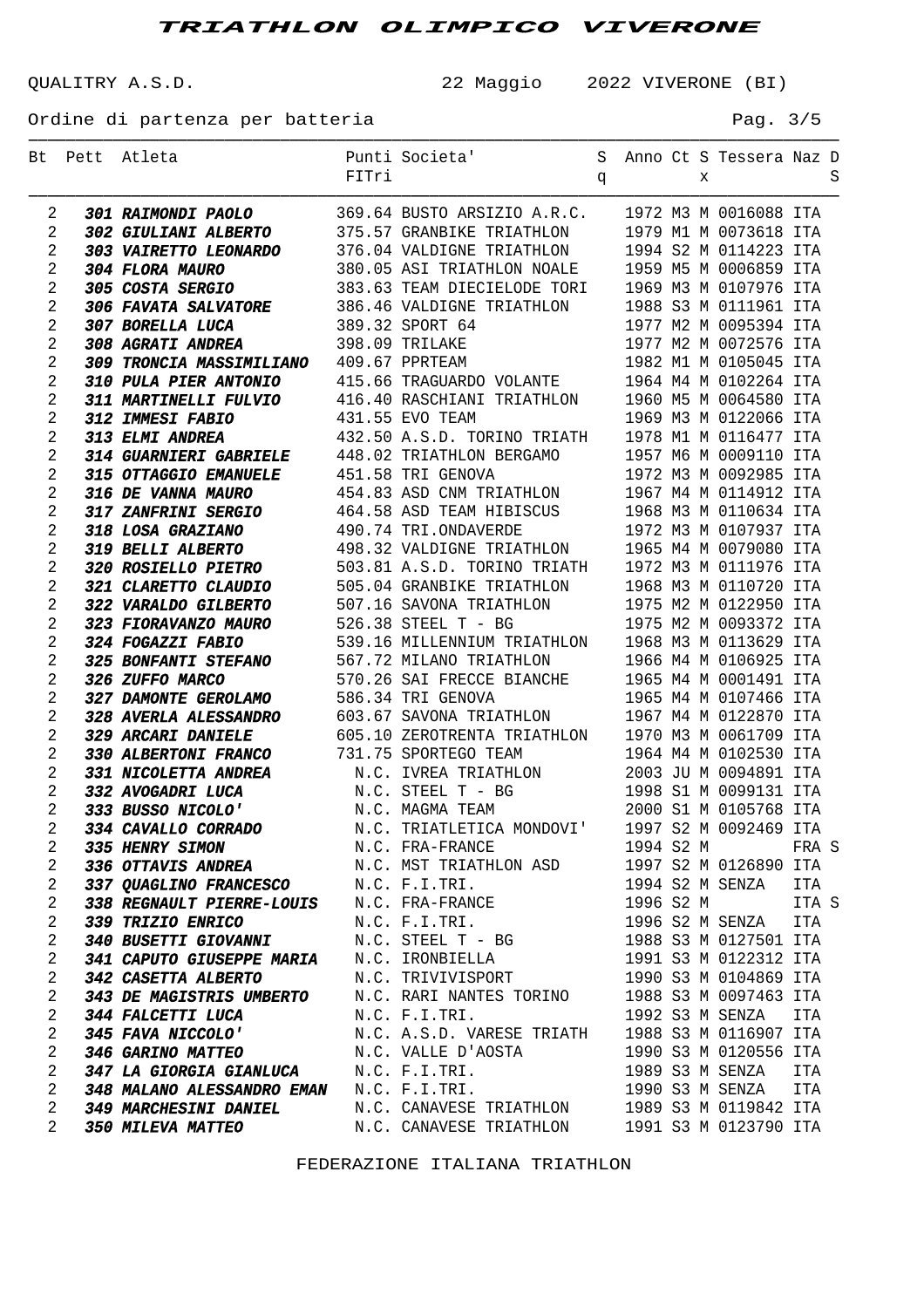QUALITRY A.S.D. 22 Maggio 2022 VIVERONE (BI)

Ordine di partenza per batteria en el pago de la pag. 4/5

|                |                | Bt Pett Atleta                                                         | FITri     | Punti Societa' Sanno Ct S Tessera Naz D                                                                 | q |           | X |                       |            | S        |
|----------------|----------------|------------------------------------------------------------------------|-----------|---------------------------------------------------------------------------------------------------------|---|-----------|---|-----------------------|------------|----------|
| 2              |                | <b>351 PIZZINI LUCA</b>                                                |           | N.C. F.I.TRI.                                                                                           |   |           |   | 1992 S3 M SENZA ITA   |            |          |
| $\overline{2}$ |                | 352 SCHILLACI GIACOMO                                                  |           | N.C. MST TRIATHLON ASD 1990 S3 M 0121096 ITA                                                            |   |           |   |                       |            |          |
| 2              |                | 353 BERGO OMAR                                                         |           | N.C. F.I.TRI.                                                                                           |   |           |   | 1987 S4 M SENZA ITA   |            |          |
| $\overline{2}$ |                | <b>354 CARUSO DANIELE</b>                                              |           | N.C. F.I.TRI.                                                                                           |   |           |   | 1986 S4 M SENZA       | <b>ITA</b> |          |
| $\overline{2}$ |                | <b>355 CASTELLO JACOB</b>                                              | N.C. USA- |                                                                                                         |   | 1985 S4 M |   | USA S                 |            |          |
| $\overline{2}$ |                | 356 COLOTTO GIOVANNI $N.C. TRI GENOVA$                                 |           |                                                                                                         |   |           |   | 1987 S4 M 0127096 ITA |            |          |
| $\overline{a}$ |                | 357 CONTI FABIO                                                        |           | N.C. VALDIGNE TRIATHLON                                                                                 |   |           |   | 1985 S4 M 0101649 ITA |            |          |
| $\overline{a}$ |                | <b>358 CORVETTO ENRICO</b>                                             |           | N.C. DIAMOND TRI FREETIME                                                                               |   |           |   | 1986 S4 M 0118304 ITA |            |          |
| $\overline{2}$ |                | <b>359 FORCELLA FABRIZIO</b>                                           |           | N.C. STEEL T - BG                                                                                       |   |           |   | 1983 S4 M 0126839 ITA |            |          |
| $\overline{2}$ |                | <b>360 INTAGLIATA STEFANO</b>                                          |           | N.C. 4 ENDURANCE TRI CLUB                                                                               |   |           |   | 1987 S4 M 0053460 ITA |            |          |
| $\overline{2}$ |                | 361 MONTAGNOLI PAOLO                                                   |           | N.C. CANAVESE TRIATHLON                                                                                 |   |           |   | 1983 S4 M 0124150 ITA |            |          |
| $\overline{a}$ |                | 362 PERETTO TIZIANO                                                    |           | N.C. CANAVESE TRIATHLON                                                                                 |   |           |   | 1984 S4 M 0112231 ITA |            |          |
| $\overline{a}$ |                | <b>363 POLENS DIMITRI</b>                                              |           | N.C. A.S. VIRTUS                                                                                        |   |           |   | 1984 S4 M 0091613 ITA |            | $^\star$ |
| $\overline{2}$ |                | <b>364 VALDANI ANDREA</b>                                              |           | N.C. IRONBIELLA                                                                                         |   |           |   | 1987 S4 M 0126296 ITA |            |          |
| $\overline{2}$ |                | 365 ALBA GIACOMO                                                       |           | N.C. CANAVESE TRIATHLON                                                                                 |   |           |   | 1978 M1 M 0112471 ITA |            |          |
| $\overline{2}$ |                | <b>366 BERTELE' ETTORE</b>                                             |           | N.C. STEEL T - BG                                                                                       |   |           |   | 1980 M1 M 0095618 ITA |            |          |
| $\overline{a}$ |                | <b>367 BRESSANI MARCO</b>                                              |           | N.C. RHO TRIATHLON CLUB                                                                                 |   |           |   | 1979 M1 M 0044669 ITA |            |          |
| $\overline{a}$ |                | 368 DI PASQUALE SEBASTIANO N.C. MST TRIATHLON ASD                      |           |                                                                                                         |   |           |   | 1982 M1 M 0113747 ITA |            |          |
| $\overline{2}$ |                | 369 FORESTA ANDREA                                                     |           | N.C. SAVONA TRIATHLON                                                                                   |   |           |   | 1981 M1 M 0079785 ITA |            |          |
| $\overline{2}$ |                | 370 GALLOCCHIO CRISTIAN                                                |           | N.C. VALBOSSA TRIATHLON                                                                                 |   |           |   | 1982 M1 M 0095304 ITA |            |          |
| $\overline{2}$ |                | <i>371 GLIATTA MAURIZIO</i>                                            |           | N.C. OTRE' TRIATHLON TEAM                                                                               |   |           |   | 1981 M1 M 0126705 ITA |            |          |
| $\overline{a}$ |                | 372 GRAMEGNA DOMENICO                                                  |           | N.C. BUSTO ARSIZIO A.R.C.                                                                               |   |           |   | 1978 M1 M 0117735 ITA |            |          |
| $\overline{a}$ |                | 373 GRECO MARCO                                                        |           | N.C. OTRE' TRIATHLON TEAM                                                                               |   |           |   | 1981 M1 M 0127356 ITA |            |          |
| $\overline{2}$ |                | 374 MATTIAZZO ANDREA                                                   |           | N.C. VALDIGNE TRIATHLON                                                                                 |   |           |   | 1979 M1 M 0102531 ITA |            |          |
| $\overline{2}$ |                | <b>375 PASTORE MARCO</b>                                               |           | N.C. PPRTEAM                                                                                            |   |           |   | 1979 M1 M 0116465 ITA |            |          |
| $\overline{a}$ |                | <b>376 PEDACE GIACOMO</b>                                              |           | N.C. A.S.D. TORINO TRIATH                                                                               |   |           |   | 1982 M1 M 0107252 ITA |            |          |
| $\overline{a}$ |                | <i>377 PIRANA ANDREA</i>                                               |           | N.C. VALDIGNE TRIATHLON                                                                                 |   |           |   | 1980 M1 M 0094611 ITA |            |          |
| $\overline{a}$ |                | <b>378 ROSSO EMANUELE</b>                                              |           | N.C. MST TRIATHLON ASD                                                                                  |   |           |   | 1981 M1 M 0112339 ITA |            |          |
| $\overline{2}$ |                | <i><b>379 SALVIA VINCENZO</b></i>                                      |           | N.C. CANAVESE TRIATHLON                                                                                 |   |           |   | 1980 M1 M 0110290 ITA |            |          |
| $\overline{a}$ |                | 380 ZAMBON FABIO                                                       |           |                                                                                                         |   |           |   | 1980 M1 M 0112716 ITA |            |          |
| $\overline{a}$ |                | <b>381 ACETO FEDERICO</b>                                              |           | N.C. A.S.D. TORINO TRIATH                                                                               |   |           |   |                       |            |          |
| $\overline{2}$ |                | <b>382 ATTURIO FRANCESCO</b>                                           |           | N.C. DIAMOND TRI FREETIME    1977 M2 M 0117157 ITA<br>N.C. A.S.D. TORINO TRIATH   1976 M2 M 0116530 ITA |   |           |   |                       |            |          |
| $\overline{2}$ |                | 383 CADEI ANDREA                                                       |           | N.C. F.I.TRI.                                                                                           |   |           |   | 1976 M2 M SENZA       | <b>ITA</b> |          |
|                | $\overline{2}$ | <b>384 CIMIANO MASSIMO</b>                                             |           | N.C. A.S. VIRTUS                                                                                        |   |           |   | 1974 M2 M 0092241 ITA |            |          |
| $\overline{2}$ |                | 385 GREGUOLDO MAURIZIO M.C. BUSTO ARSIZIO A.R.C. 1974 M2 M 0091219 ITA |           |                                                                                                         |   |           |   |                       |            |          |
| $\overline{a}$ |                | <b>386 GREMO ROBERTO</b>                                               |           | N.C. FILMAR TRIATHLON                                                                                   |   |           |   | 1977 M2 M 0121050 ITA |            |          |
| $\overline{2}$ |                | <i><b>387 IOZZO FABIO</b></i>                                          |           | N.C. QUALITRY                                                                                           |   |           |   | 1975 M2 M 0127497 ITA |            |          |
| 2              |                | <i><b>388 LEMMA PASQUALE</b></i>                                       |           | N.C. PPRTEAM                                                                                            |   |           |   | 1977 M2 M 0121954 ITA |            |          |
| $\overline{2}$ |                | <b>389 MURA GIANLUCA</b>                                               |           | N.C. IN SPORT SRL SSD                                                                                   |   |           |   | 1974 M2 M 0118819 ITA |            |          |
| $\overline{2}$ |                | <b>390 PASSARO ANTONIO</b>                                             |           | N.C. GRANBIKE TRIATHLON 1975 M2 M 0092320 ITA                                                           |   |           |   |                       |            |          |
| $\overline{2}$ |                | <b>391 SCAGLIOLA MARCO</b>                                             |           | N.C. A.S. VIRTUS                                                                                        |   |           |   | 1977 M2 M 0092240 ITA |            |          |
| $\overline{2}$ |                | <b>392 BERGAMINI LUCA</b>                                              |           | N.C. STEEL T - BG                                                                                       |   |           |   | 1968 M3 M 0018897 ITA |            |          |
| 2              |                | <b>393 BIONDA ALBERTO</b>                                              |           | N.C. TRILAKE                                                                                            |   |           |   | 1972 M3 M 0027573 ITA |            |          |
| 2              |                | 394 CAPPUZZO GIUSEPPE                                                  |           | N.C. PPRTEAM                                                                                            |   |           |   | 1969 M3 M 0086773 ITA |            |          |
| $\overline{2}$ |                | <i><b>395 CASALI LUCA</b></i>                                          |           | N.C. VALLE D'AOSTA                                                                                      |   |           |   | 1971 M3 M 0036985 ITA |            |          |
| $\overline{2}$ |                | 396 DODARO EUGENIO N.C. VALLE D'AOSTA                                  |           |                                                                                                         |   |           |   | 1969 M3 M 0119445 ITA |            |          |
| $\overline{2}$ |                | 397 DONADIO DAVIDE GIUSEPP N.C. F.I.TRI.                               |           |                                                                                                         |   |           |   | 1968 M3 M SENZA       | ITA        |          |
| $\overline{2}$ |                |                                                                        |           |                                                                                                         |   |           |   | 1972 M3 M SENZA       | ITA        |          |
| $\overline{2}$ |                | 398 FIORAVANTI GIANLUCA N.C. F.I.TRI.<br><b>399 FONTANETO MASSIMO</b>  |           |                                                                                                         |   |           |   | 1971 M3 M SENZA ITA   |            |          |
| $\overline{2}$ |                |                                                                        |           | N.C. F.I.TRI.                                                                                           |   |           |   | 1971 M3 M 0119575 ITA |            |          |
|                |                | 400 GARBARINO GIUSEPPE N.C. TRIVIVISPORT                               |           |                                                                                                         |   |           |   |                       |            |          |